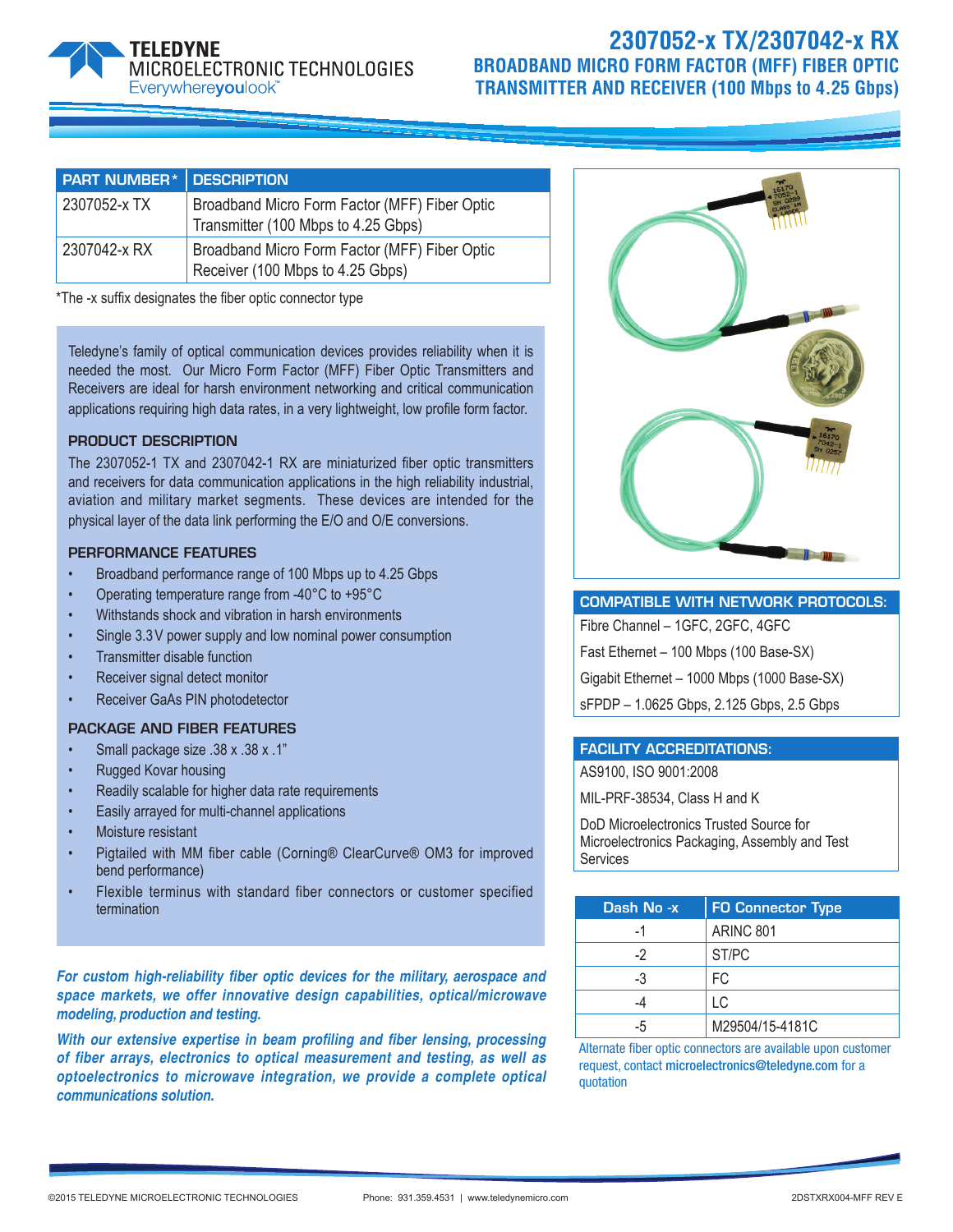

## **2307052-x TX/2307042-x RX BROADBAND MICRO FORM FACTOR (MFF) FIBER OPTIC TRANSMITTER AND RECEIVER (100 Mbps to 4.25 Gbps)**

| MFF ELECTRICAL/OPTICAL SPECIFICATIONS |                            |                    |           |                 |            |            |            |              |                |
|---------------------------------------|----------------------------|--------------------|-----------|-----------------|------------|------------|------------|--------------|----------------|
|                                       |                            | <b>TRANSMITTER</b> |           | <b>RECEIVER</b> |            |            |            |              |                |
| <b>Parameters</b>                     | Symbol                     | <b>Min</b>         | Typ       | <b>Max</b>      | <b>Min</b> | <b>Typ</b> | <b>Max</b> | <b>Units</b> | <b>Notes</b>   |
| <b>Operating Temperature</b>          | $T_{op}$                   | $-40$              |           | $+95$           | $-40$      |            | $+95$      | $^{\circ}$ C |                |
| <b>Supply Voltage</b>                 | $V_{cc}$                   | 3.0                | 3.3       | 3.6             | 3.0        | 3.3        | 3.6        | V            |                |
| Supply Current (per channel)          | $^{\mathsf{I}}$ cc         |                    | 55        | 100             |            | 78         | 100        | mA           |                |
| Input Differential Impedance          | $Z_{diff}$                 | 90                 | 100       | 120             |            | <b>NA</b>  |            | Ω            | 1              |
| Data Rate                             | <b>BR</b>                  | 0.100              |           | 4.25            | 0.100      |            | 4.25       | <b>GBPS</b>  |                |
| Single Ended Data Input Swing         | $V_{in, PP}$               | 250                |           | 1200            |            | <b>NA</b>  |            | mV           |                |
| Single Ended Data Output Swing        | $V_{\text{out, PP}}$       |                    | <b>NA</b> |                 | 300        | 375        | 600        | mV           |                |
| Transmitter Disable Voltage           | $V_{\text{D}}$             | $V_{\rm cc}$ -1.3  |           | $V_{cc}$        |            | <b>NA</b>  |            | V            |                |
| Transmitter Enable Voltage            | $\mathsf{V}_{\mathsf{EN}}$ | $\overline{0}$     |           | $+0.8$          |            | <b>NA</b>  |            | V            | $\overline{2}$ |
| Signal Detect Assert                  | <b>SD</b>                  |                    | <b>NA</b> |                 |            | $-17.5$    | $-16$      | dBm          |                |
| Signal Detect De-Assert               | SD                         |                    | <b>NA</b> |                 | $-31$      | $-19.5$    |            | dBm          |                |
| <b>Bit Error Rate</b>                 | <b>BER</b>                 |                    |           | $10^{-12}$      |            |            | $10^{-12}$ |              | 3              |
| <b>Optical Output Power</b>           | $P_{\text{out}}$           | $-4.0$             | $-2.0$    | $\mathbf{0}$    |            | <b>NA</b>  |            | dBm          | 4, 7           |
| Optical Wavelength                    | λ                          | 830                | 850       | 860             |            | <b>NA</b>  |            | nm           |                |
| <b>Optical Modulation Amplitude</b>   | <b>OMA</b>                 | 414                | 650       | 1400            |            | <b>NA</b>  |            | μW           | 5, 8           |
| <b>Receiver Sensitivity</b>           | $R_{\rm Sens}$             |                    | <b>NA</b> |                 |            | $-18$      | $-16$      | dBm          | 3              |
| <b>Total Jitter Contribution</b>      | $\Delta$ DJ                |                    | 20        | 40              |            | 30         | 50         | ps           | 6, 8           |
| <b>Extinction Ratio</b>               | ER                         | 5.0                | 8.0       | 12.0            |            | <b>NA</b>  |            | dB           | 3              |

### **NOTES:**

- 1. AC coupled
- 2. Or open circuit
- 3. Tested with PRBS  $2^7 1$  test pattern
- 4. Class I Laser Safety per FDA/CDRH, EN (IEC) 60825 laser safety regulations
- 5. Equivalent extinction ratio specification for Fiber Channel. Allows smaller ER at higher average power
- 6. If measured with DJ-free data input signal, 10-12 BER. In actual application, output TJ will be given by:
- TJ out = DJ in + ΔDJ +  $\sqrt{}$  [(TJ in DJ in) $^2$  + (ΔTJ ΔDJ) $^2$ ]
- 7. Specifications are for standard 50 micrometer or 62.5 micrometer fiber multimode fiber
- 8. @ 4.25 Gbps

### ENVIRONMENTAL QUALIFICATION

Teledyne's MFF Fiber Optic products are screened and qualified to our High Reliability Industrial Part (HRIP) Plan that is comparable to the RTCA DO-160 and MIL-STD-883 standards:

- Temperature cycling from -55°C to +125°C for 110 cycles
- Mechanical shock of 5 shocks in positive and negative direction for each X, Y, and Z axis (1500g level peak, 0.5 ms pulse duration, half-sine pulse)
- Variable frequency vibration from 20 to 2,000 Hz with a peak acceleration of 20g's
- Moisture resistance testing for 10 continuous cycles at >90% humidity
- Steady state life test biased for 1000 hours at +95°C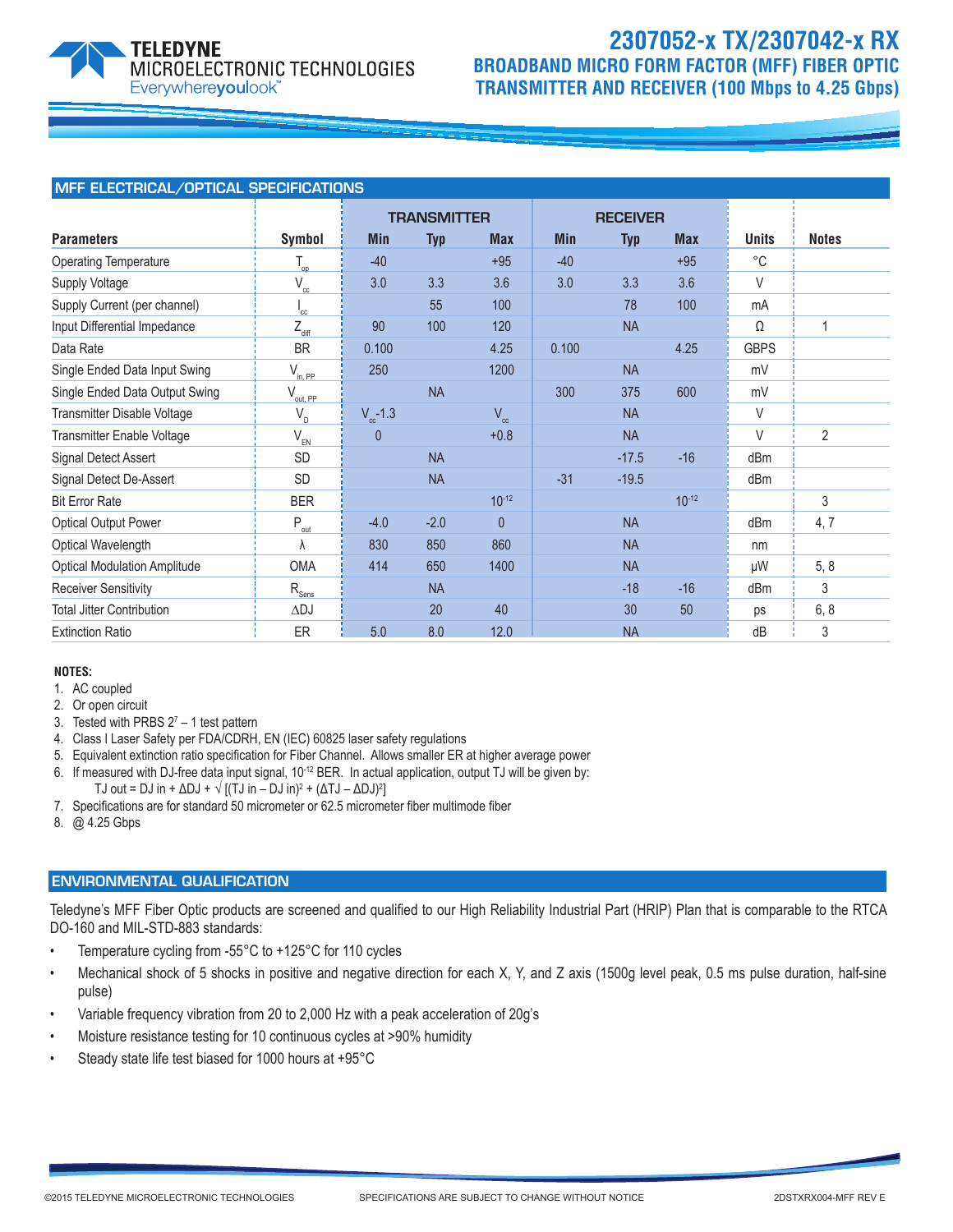

## **2307052-x TX/2307042-x RX BROADBAND MICRO FORM FACTOR (MFF) FIBER OPTIC TRANSMITTER AND RECEIVER (100 Mbps to 4.25 Gbps)**

| <b>PIN SPECIFICATIONS</b> |                    |                         |                   |  |  |  |
|---------------------------|--------------------|-------------------------|-------------------|--|--|--|
| Pin                       | <b>Transmitter</b> | <b>Receiver</b>         | <b>Notes</b>      |  |  |  |
|                           | Ground             | Ground                  |                   |  |  |  |
| 2                         | <b>TX Disable</b>  | <b>RX Signal Detect</b> | <b>TTL/CMOS</b>   |  |  |  |
| 3                         | Vcc                | <b>V<sub>cc</sub></b>   |                   |  |  |  |
| 4                         | Ground             | Ground                  |                   |  |  |  |
| 5                         | TX Data Input +    | RX Data Ouptut +        | <b>AC Coupled</b> |  |  |  |
| 6                         | TX Data Input -    | RX Data Ouptut -        | <b>AC Coupled</b> |  |  |  |
|                           | Ground             | Ground                  |                   |  |  |  |

### TRANSMITTER BLOCK DIAGRAM **RECEIVER BLOCK DIAGRAM**



### ABSOLUTE MINIMUM AND MAXIMUM RATINGS

| <b>Parameters</b>                     | Symbol   | Min    | Max    | Units                    |
|---------------------------------------|----------|--------|--------|--------------------------|
| Supply Voltage                        | $\alpha$ | $-0.5$ | 4.0    | V                        |
| <b>Total Module Power Dissipation</b> | diss     |        | 1.0    | W                        |
| <b>Relative Humidity</b>              | RH       |        | 90     | $\%$                     |
| Storage Temperature                   |          | -55    | $+110$ | °C                       |
| Lead Soldering Temperature / Time     |          |        | 260/10 | $\degree$ C. $\degree$ s |



### MECHANICAL DIMENSIONS

1.000





.381, TYP

 $[.015]$ 

Ŧ



### RECOMMENDED MOUNTING LAYOUT



### **NOTES:**

1. Dimensions are in millimeters, with inches in brackets<br>2. PIN material is Brass alloy with 10 micron inch Gold of

PIN material is Brass alloy with 10 micron inch Gold over 100 micron inch Nickel

 $\overline{\mathbb{T}}$